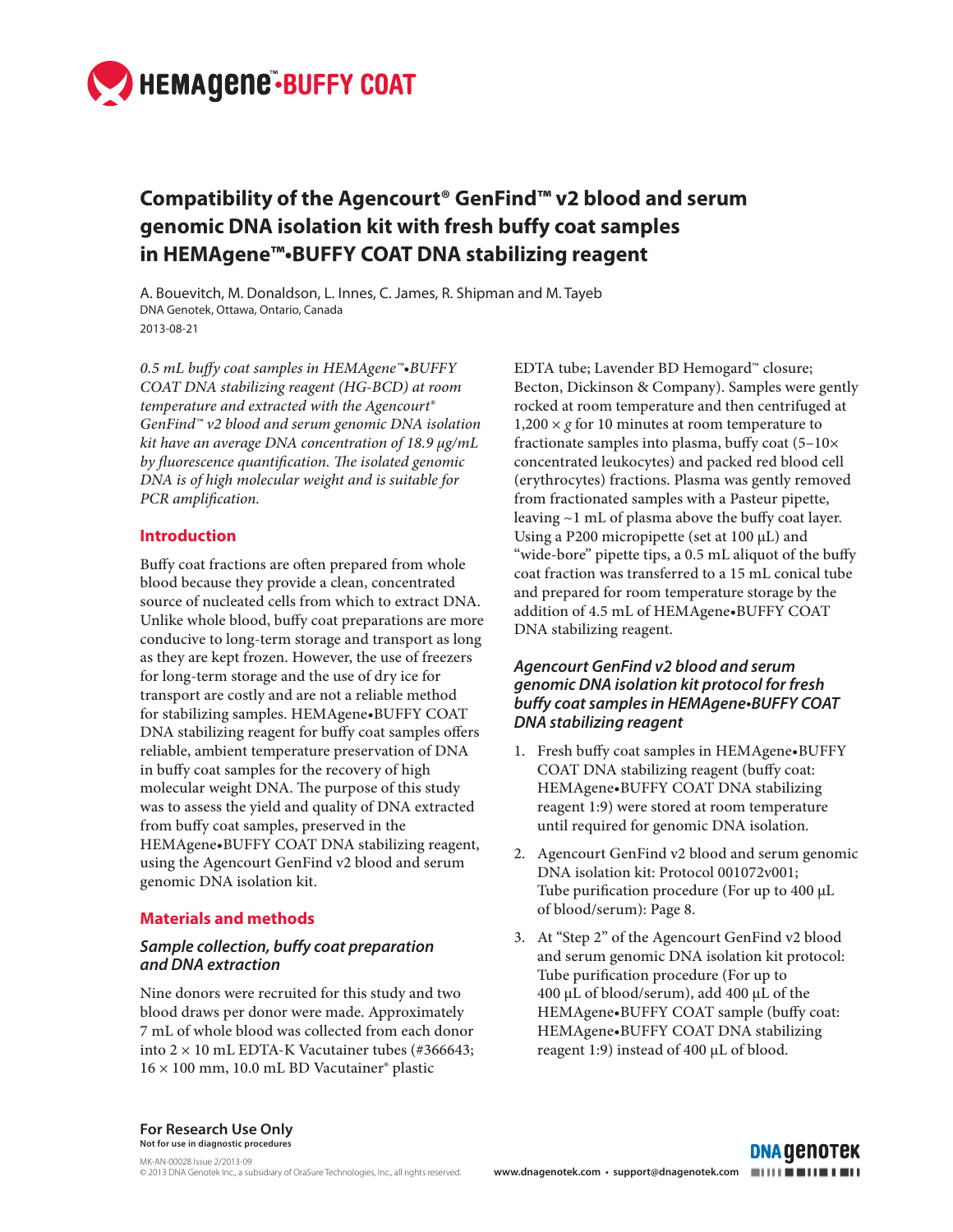# *Absorbance determination of DNA concentration*

DNA yields from the HEMAgene•BUFFY COAT samples were determined using a NanoDrop 2000c spectrophotometer (Thermo Fisher Scientific Inc.). A 2 µL volume of each DNA sample was placed on the pedestal and scanned from 220 nm to 350 nm with absorbencies measured at 230 nm, 260 nm and 280 nm. Sample DNA concentration (ng/µL) and  $A_{260}/A_{280}$  ratio were reported by the NanoDrop 2000c software. The total nucleic acid yield per sample was calculated by multiplying the sample concentration by the respective DNA elution volume.

### *Fluorometric determination of DNA concentration*

DNA yields from the samples were determined using Quant-iT™ PicoGreen® dsDNA Reagent (Invitrogen p7581) and a Lambda DNA Standard (Invitrogen, 25250010). PicoGreen is a fluorescent double-stranded DNA-binding dye (480 nm Excitation/520 nm Emission) that enables sensitive quantification of small amounts of double-stranded DNA. An aliquot of each sample was diluted 10-fold with TE buffer. Triplicate 5 μL aliquots of each sample and a standard curve of Lambda DNA (in triplicate; 0–10 ng/μL) were mixed with PicoGreen reagent in a black flat-bottomed 96-well microplate (Greiner Bio-One, 655209). Fluorescence was measured using an Infinite® M200 microplate reader (TECAN®).

# *Genomic DNA integrity*

To assess DNA integrity, 100 ng from each HEMAgene•BUFFY COAT sample was separated on a 0.8% agarose gel by electrophoresis for 1 hour at 80 volts. The gel was stained in 1 µg/mL ethidium bromide in distilled water for 15 minutes at room temperature, rinsed and photographed on a UV transilluminator using a DigiDoc-IT™ imaging system (UVP LLC). The UltraRanger 1 kb DNA Ladder (300 bp–24,000 bp; Norgen Biotek) was used as a size reference for the genomic DNA samples.

# *DNA amplification*

Purified DNA was evaluated in qPCR for amplification performance using primers targeting the single copy thymidylate synthase gene (TYMS locus; NM001071.2). For each reaction, 50 ng of purified genomic DNA was amplified in a 25 µL volume containing: 1× PCR buffer (20 mM Tris, 50 mM KCl), 2 mM MgCl<sub>2</sub>, 200 μM dNTPs (Invitrogen™), 50 µg/mL BSA (Sigma Aldrich®), 1 µM SYTO9 dye (Invitrogen), 0.4 µM each of Primer hTSm143F and hTSm143R (Invitrogen), 1U Taq polymerase (Invitrogen). The amplification conditions for the TS143 target were: 1 cycle: 95°C for 5 minutes; 35 cycles: 95°C for 20 seconds, 55°C for 20 seconds, 72°C for 30 seconds and 1 cycle 72°C for 10 minutes. A melt curve program was included and consisted of: 1 cycle 95°C for 30 seconds at a ramp rate of 4.4°C/second (no acquisition), 72°C for 10 minutes at a ramp rate of 2.2°C/second (no acquisition), 95°C at a ramp rate of 0.11°C/second (continuous acquisition). DNA samples were run in triplicate in a Corbett Rotorgene RG-6000 and  $C<sub>t</sub>$  values for each sample calculated using the Rotorgene 6000 series software 1.7.

# **Results**

As shown in Table 1, DNA yields for the individual HEMAgene•BUFFY COAT samples differ but are within the range expected for donor-to-donor variation. As expected, DNA yields by absorbance (NanoDrop) are slightly higher than those observed by fluorescence (PicoGreen). Quantification of DNA by absorbance is less time-consuming but subject to interference by non-DNA moieties (proteins, RNA, carbohydrates, etc.). Quantification of DNA by fluorescence with DNA binding dyes (PicoGreen) is more accurate. The  $A_{260}/A_{280}$  values shown in Table 1 indicate that the genomic DNA isolated from the HEMAgene•BUFFY COAT samples is free of protein contamination that may inhibit or compromise molecular biology applications. The  $A_{260}/A_{280}$  values are higher than expected for genomic DNA alone. In this instance, the  $A_{260}/A_{280}$ values reflect the co-purification of DNA and RNA by the Agencourt GenFind v2 blood and serum genomic DNA isolation kit.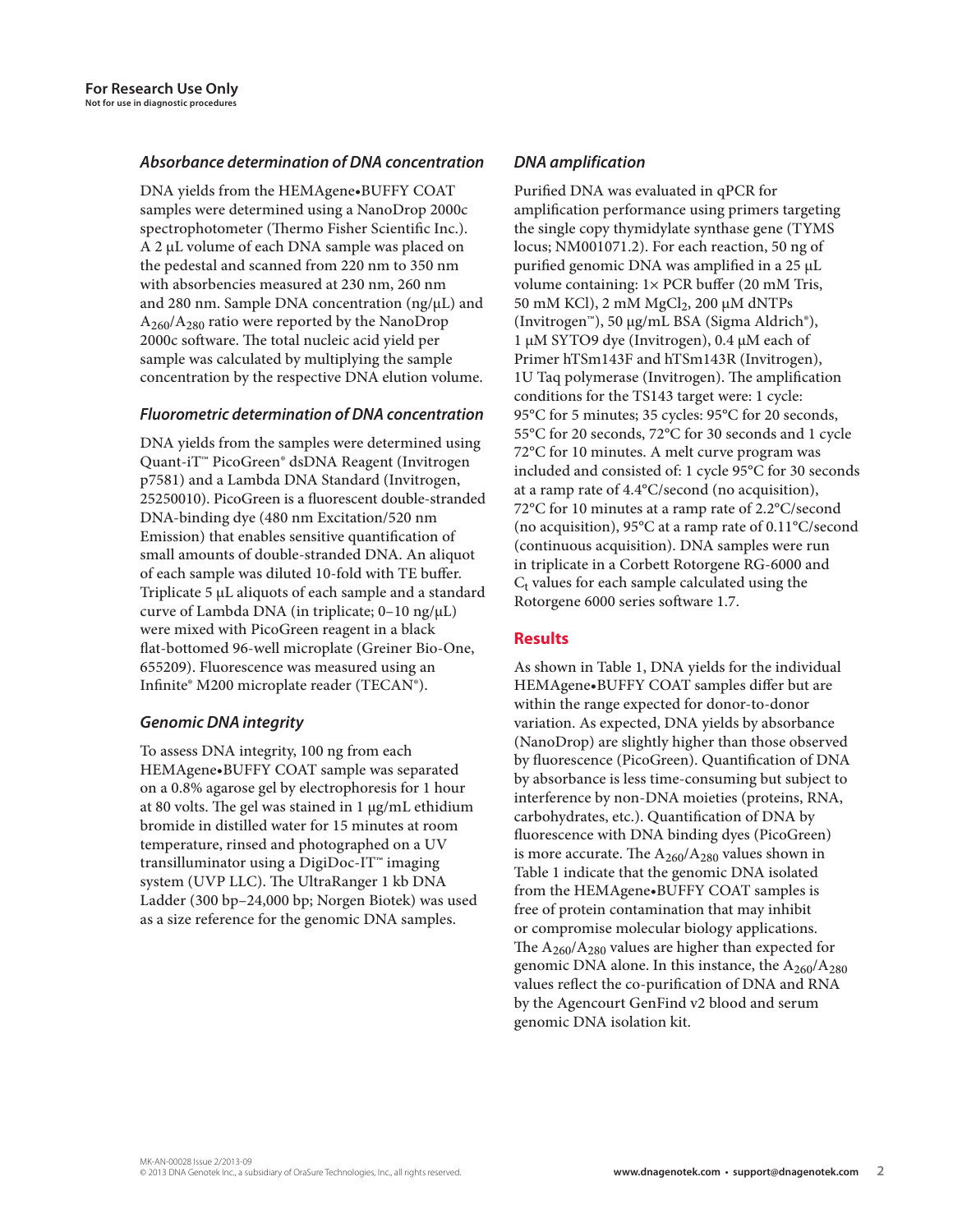| <b>Sample ID</b>                   |            | <b>Fluorescence</b> | <b>Absorbance</b> |                 |                      |  |
|------------------------------------|------------|---------------------|-------------------|-----------------|----------------------|--|
| [400 µL input]<br>[400 µL elution] | $nq/\mu L$ | <b>Total ng</b>     | $nq/\mu L$        | <b>Total ng</b> | A <sub>260/280</sub> |  |
| Fresh buffy coat 1                 | 21.14      | 8457                | 21.80             | 8720            | 1.92                 |  |
| Fresh buffy coat 2                 | 20.50      | 8200                | 22.50             | 9000            | 2.04                 |  |
| Fresh buffy coat 3                 | 23.26      | 9304                | 24.70             | 9880            | 1.95                 |  |
| Fresh buffy coat 4                 | 20.40      | 8158                | 26.80             | 10720           | 2.06                 |  |
| Fresh buffy coat 5                 | 18.90      | 7562                | 21.70             | 8680            | 2.09                 |  |
| Fresh buffy coat 6                 | 18.73      | 7493                | 24.40             | 9760            | 2.19                 |  |
| Fresh buffy coat 7                 | 15.99      | 6397                | 16.50             | 6600            | 1.91                 |  |
| Fresh buffy coat 8                 | 15.84      | 6335                | 18.10             | 7240            | 1.99                 |  |
| Fresh buffy coat 9                 | 15.62      | 6246                | 16.50             | 6600            | 1.96                 |  |
| Average                            | 18.93      | 7572                | 21.44             | 8577            | 2.01                 |  |

*Table 1*: 400 µL aliquots of HEMAgene•BUFFY COAT samples were used for genomic DNA isolation using the Agencourt GenFind v2 blood and serum genomic DNA isolation kit. Samples were processed with the supplied binding buffer, wash buffer and elution buffer according to kit protocol.

Analysis of the genomic DNA isolated from the HEMAgene•BUFFY COAT samples by agarose gel electrophoresis (Figure 1) shows high molecular weight genomic DNA in each sample and no evidence of degradation.

| 1 <sub>kb</sub><br><b>DNA</b><br>ladder | Fresh<br>buffy<br>coat 1<br>× | Fresh<br>buffy<br>coat 2 | Fresh<br>buffy<br>coat 3 | Fresh<br>buffy<br>coat 4 | Fresh<br>buffy<br>coat 5<br>48% | Fresh<br>buffy<br>coat 6 | Fresh<br>buffy<br>coat 7 | Fresh<br>buffy<br>coat 8 | Fresh<br>buffy<br>coat 9<br>55 |  |
|-----------------------------------------|-------------------------------|--------------------------|--------------------------|--------------------------|---------------------------------|--------------------------|--------------------------|--------------------------|--------------------------------|--|
| <b>STATISTICS</b>                       |                               |                          |                          |                          |                                 |                          |                          |                          |                                |  |
|                                         |                               |                          |                          |                          |                                 |                          |                          |                          |                                |  |
| 24000bp                                 |                               |                          |                          |                          |                                 |                          |                          |                          |                                |  |
| 10000bp<br>6000bp                       |                               |                          |                          |                          |                                 |                          |                          |                          |                                |  |
| 4000bp<br>3000bp<br>2500bp              |                               |                          |                          |                          |                                 |                          |                          |                          |                                |  |
|                                         |                               |                          |                          |                          |                                 |                          |                          |                          |                                |  |
| 2000bp                                  |                               |                          |                          |                          |                                 |                          |                          |                          |                                |  |
| 1500bp                                  |                               |                          |                          |                          |                                 |                          |                          |                          |                                |  |
| 1000bp                                  |                               |                          |                          |                          |                                 |                          |                          |                          |                                |  |
| 700bp                                   |                               |                          |                          |                          |                                 |                          |                          |                          |                                |  |
| 500bp                                   |                               |                          |                          |                          |                                 |                          |                          |                          |                                |  |
| 300bp                                   |                               |                          |                          |                          |                                 |                          |                          |                          |                                |  |
|                                         |                               |                          |                          |                          |                                 | ×                        |                          |                          |                                |  |
|                                         |                               |                          |                          |                          |                                 |                          |                          |                          |                                |  |

*Figure 1*: 400 µL aliquots of the HEMAgene•BUFFY COAT samples were used for genomic DNA isolation using the Agencourt GenFind v2 blood and serum genomic DNA isolation kit. Samples were processed with the supplied binding buffer, wash buffer and elution buffer according to kit protocol. Aliquots of the eluted DNA samples were analyzed by agarose gel electrophoresis as described in the materials and methods.

The quantitative real time PCR  $(qPCR)$  results shown in Figure 2 indicate that the genomic DNA in each HEMAgene•BUFFY COAT sample is equivalent to a purified human genomic DNA reference/control sample ( $C_t$  values). In addition, these results demonstrate that the genomic DNA in each HEMAgene•BUFFY COAT sample is free of contaminants or inhibitors and is suitable for downstream molecular biology applications, including qPCR.

| Sample ID                       | TS143 qPCR  |  |  |  |
|---------------------------------|-------------|--|--|--|
| [400 µL input] [400 µL elution] | $C_t$ value |  |  |  |
| Fresh buffy coat 1              | 21 26       |  |  |  |
| Fresh buffy coat 2              | 21.38       |  |  |  |
| Fresh buffy coat 3              | 21.35       |  |  |  |
| Fresh buffy coat 4              | 21.62       |  |  |  |
| Fresh buffy coat 5              | 21 27       |  |  |  |
| Fresh buffy coat 6              | 21.38       |  |  |  |
| Fresh buffy coat 7              | 20.98       |  |  |  |
| Fresh buffy coat 8              | 21 20       |  |  |  |
| Fresh buffy coat 9              | 20.99       |  |  |  |
| 50 ng human gDNA                | 20.61       |  |  |  |
| Average                         | 21.20       |  |  |  |



 *Figure 2*: 400 µL aliquots of HEMAgene•BUFFY COAT samples were used for genomic DNA isolation using the Agencourt GenFind v2 blood and serum genomic DNA isolation kit. Samples were processed with the supplied binding buffer, wash buffer and elution buffer according to kit protocol. Aliquots (~50 ng) of the eluted DNA samples were analyzed by qPCR on a Corbett Rotorgene RG-6000 as described in the materials and methods.

# **Discussion and conclusion**

High yields of high quality DNA were purified from HEMAgene•BUFFY COAT samples using the Agencourt GenFind v2 blood and serum genomic DNA isolation kit. Agarose gel electrophoresis analysis of the purified samples showed that the integrity and quality of the DNA was excellent.

400 µL aliquots of HEMAgene•BUFFY COAT samples, extracted with the Agencourt GenFind v2 blood and serum genomic DNA isolation kit, have an average DNA concentration of 18.9 µg/mL by fluorescence quantification  $(21.4 \,\mu g/mL)$